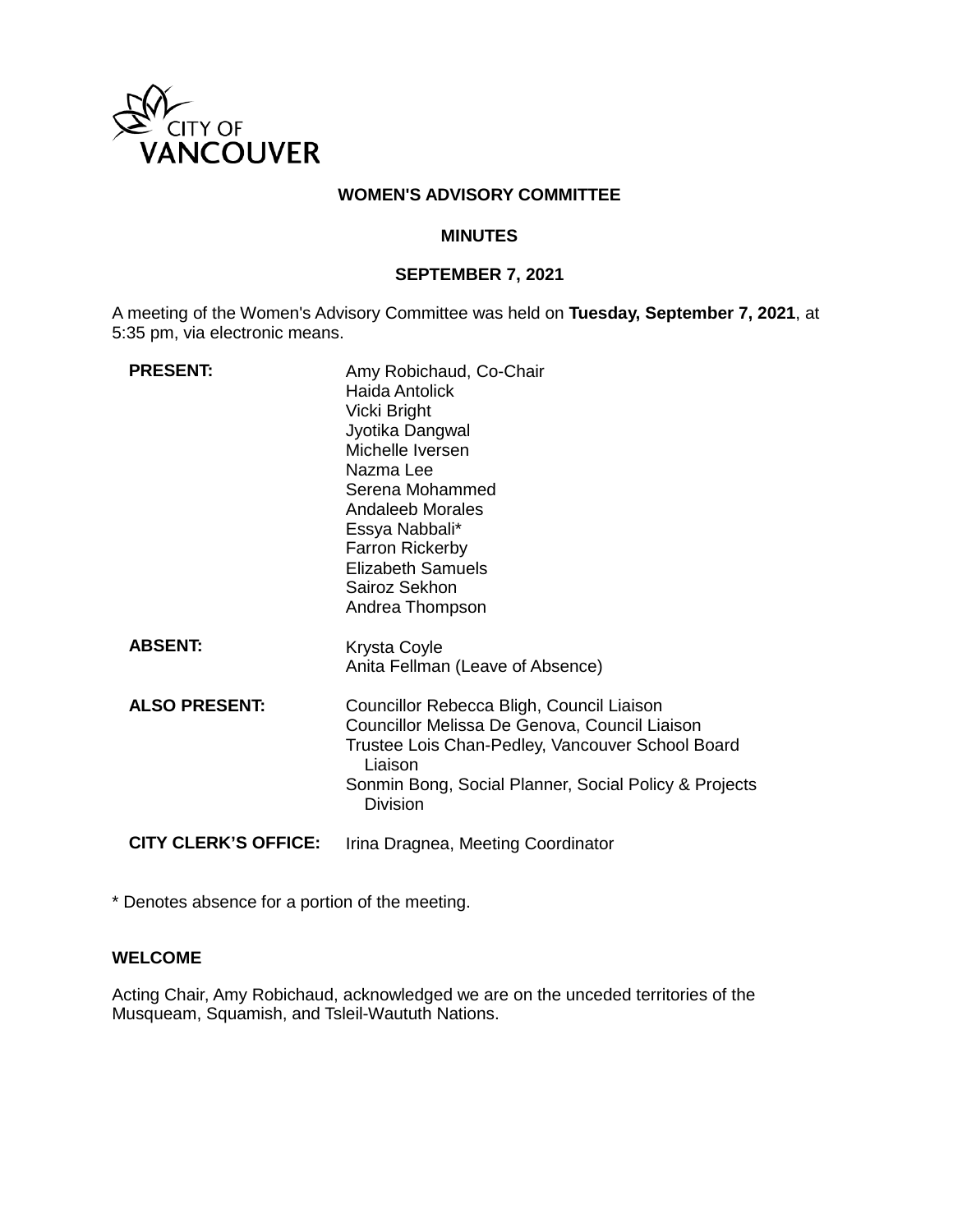\* \* \* \* \*

### *VARY AGENDA*

*MOVED by Haida Antolick SECONDED by Serena Mohammed*

> *THAT the Women's Advisory Committee amends the Committee's agenda for today's meeting by moving Item 3 – Liaison Updates as the last item of business.*

*CARRIED UNANIMOUSLY*

*Subsequently, it was*

*MOVED by Elizabeth Samuels SECONDED by Vicki Bright*

> *THAT the Women's Advisory Committee approves the Committee's agenda for today's meeting, as amended.*

*CARRIED UNANIMOUSLY*

*Note: For clarity, the minutes are recorded in chronological order.*

\* \* \* \* \*

#### **Leave of Absence Requests**

MOVED by Elizabeth Samuels SECONDED by Andrea Thompson

> THAT the Women's Advisory Committee approves a leave of absence for Anita Fellman, for this meeting.

CARRIED UNANIMOUSLY

## **1. Improving Street Lighting in Vancouver**

Duminda Epa, Manager, Traffic, Electrical Operations and Design Branch, provided a presentation on the current work in response to Councillor Lisa Dominato's Member's Motion entitled "Improving Street Lighting in Vancouver", as approved by Council at their [Council](https://council.vancouver.ca/20210210/documents/pspc20210210min.pdf)  [meeting on February 10, 2021,](https://council.vancouver.ca/20210210/documents/pspc20210210min.pdf) and also provided an update on staff's report back on the Outdoor Lighting Strategy that will be coming to Council in Fall 2021. Duminda along with Henry Hon, Electrical Engineer, Electrical Design, responded to questions.

### **2. Co-Chairs Election**

Amy Robichaud volunteered for the role of Co-Chair and subsequently it was,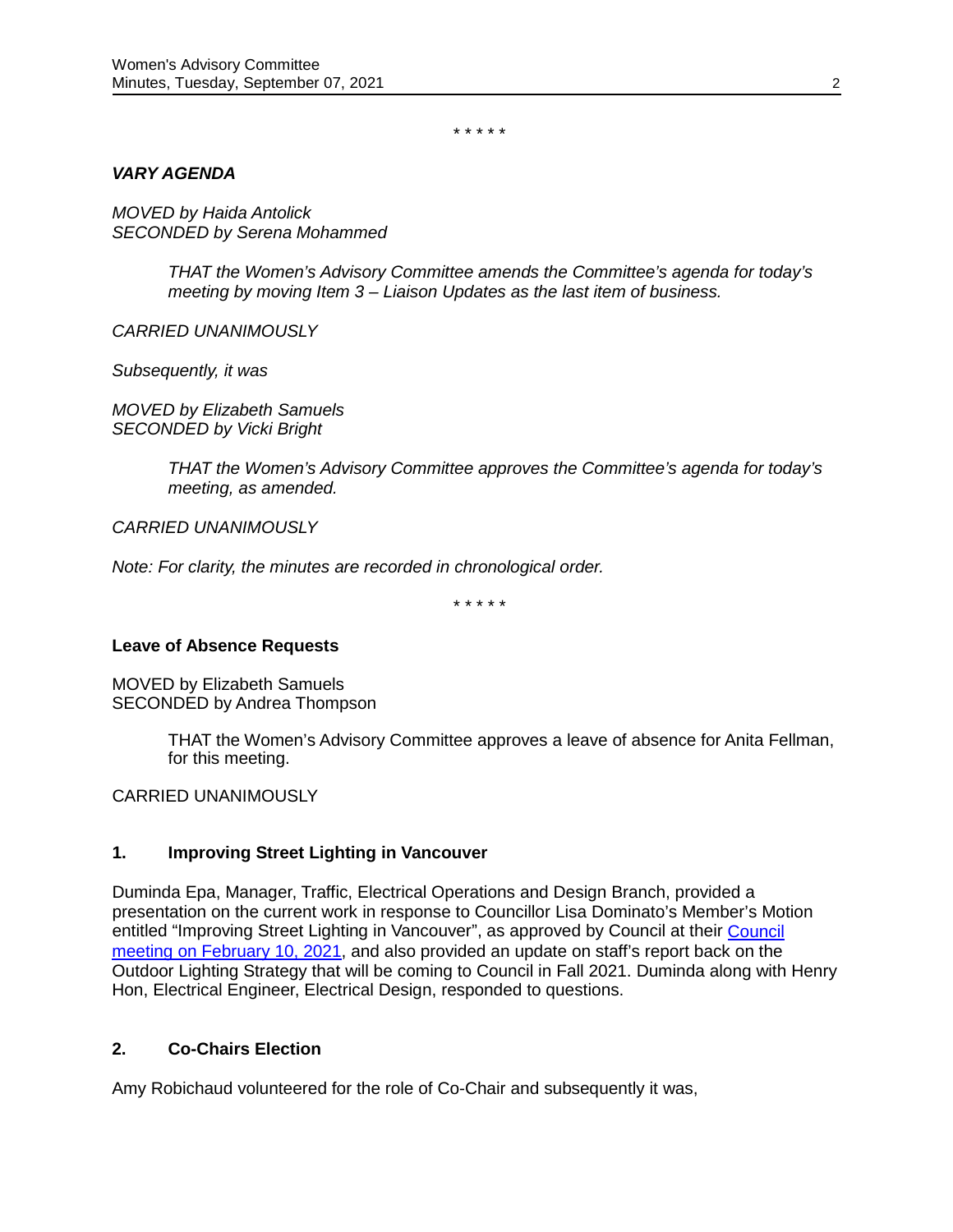MOVED by Nazma Lee SECONDED by Serena Mohammed

> THAT the Women's Advisory Committee appoints Amy Robichaud to serve as Co-Chair until December 31, 2021;

> FURTHER THAT the Women's Advisory Committee continues to hold elections in future Committee meetings for the additional position of Co-Chair.

CARRIED UNANIMOUSLY

*\* \* \* \* \**

*At this point in the meeting Amy Robichaud assumed the role of Co-Chair.*

*\* \* \* \* \**

### **4. Work Plan Discussion**

The Committee members discussed the results from the Women's Advisory Committee Work Plan Survey that captured each member's top five priority items for the Committee to focus on when creating the Committee's Work Plan. Following discussion on the top five priority items and the actions needed to implement them, the Committee members agreed to email the Co-Chair their top two choices for sub-committees from the following topics:

- Responsiveness to public health and crisis situations, harm reduction (including the role of policing);
- Intersectional lens in city planning and land use: Vancouver Plan, affordable housing;
- Climate resilience, adaptation, and response;
- Taking action on violence against women & marginalized genders: mMIWG, safety for sex workers, Safe spaces, UN Safe Cities initative;
- Childcare and support for caregivers; and
- Hate and exclusion in the city: racism, anti-Indigenous hate, targeting of drug users, disabled people, unhoused people.

### **5. New Business**

### **(a) Approval of Minutes – July 27, 2021**

Committee member, Haida Antolick, provided additional details to the July 27, 2021, Minutes, regarding Item 4 – New Business, under a new heading, (b) Future Committee Meetings, noting the Committee agreed on the importance of ensuring equity when the Committee's future meeting schedule is created to ensure days of significance are taken into account and respected.

MOVED by Vicki Bright SECONDED by Serena Mohammed

> THAT the Women's Advisory Committee approves the Minutes from the meeting of July 27, 2021, as amended.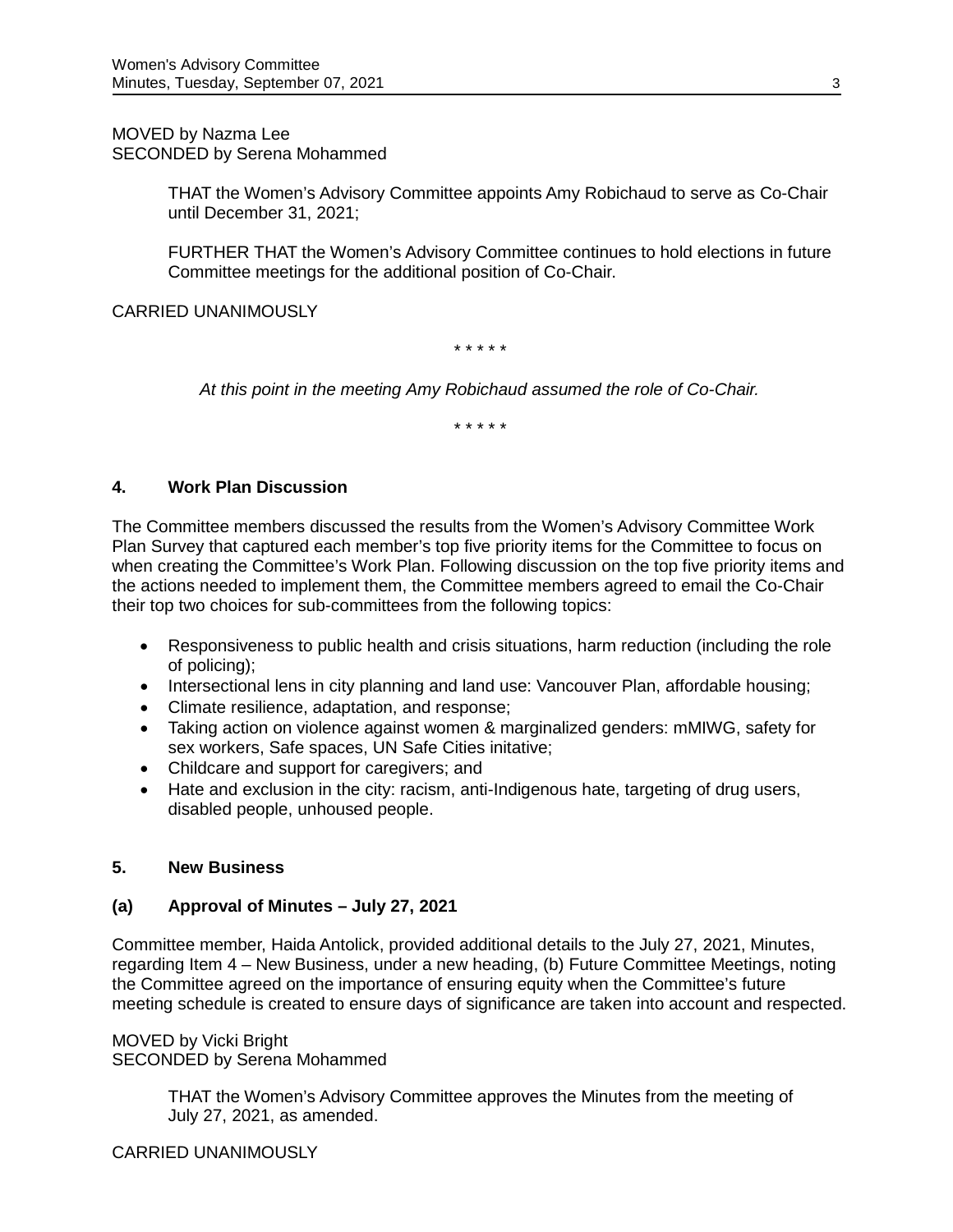## **(b) Invitation: City's Access to City Services Without Fear (ACSWF/AWOF) Policy: For Residents with Uncertain or No Immigration Status**

The Co-Chair, highlighted the invitation received by all Committee members from Jennifer Reddy, who is leading the City's Anti-Racism and Cultural Redress portfolio, and who is inviting up to two committee members from each of the City's Advisory Committees, to join in a conversation and working group on access without fear policy and implementation, taking place on September 23. The Co-Chair noted that as part of this conversation, Jennifer has asked the Committee to discuss and identify their top two questions or curiosities when it comes to the City's AWOF policy and implementation. Subsequently, the Co-Chair agreed to collect the responses and share them with staff, as well as the names of the Committee members interested and able to join the discussion on September 23.

## **(c) Future Committee Meetings**

The Committee members discussed topics to be included on future Committee meeting agendas, including the election of the additional role of Co-Chair and the continuing discussion and finalization of the Committee's work plan and sub-committees. Additionally, the Committee agreed to have bio breaks of 5 to 10 minutes included in all future meetings agendas.

## **3. Liaison Updates**

Councillor De Genova noted that in response to Mayor Stewart's Member's Motion entitled "Supporting Gender Equity and Diversity in Vancouver City Council", and approved by Council at their [Council meeting on March 10, 2020,](https://council.vancouver.ca/20200310/documents/regu20200310min.pdf) all City Councillors will have the opportunity to be interviewed this Fall as part of the annual Gender, Diversity, and Intersectional Audit, in order to examine how Vancouver City Council operates, and to make recommendations for policy, bylaw, and convention changes to promote gender, diversity, and intersectional equity in Vancouver City Council.

Councillor Bligh advised that Council meetings will remain virtual during September 2021 due to the increasing COVID-19 cases, and following updated Provincial guidelines, and also noted that Council is working on a plan of how to best move forward within these guidelines. Councillor Bligh highlighted the Vancouver Plan and that it is now in its final stages of its first iteration, with a Special Council meeting for the purposes of discussing the Vancouver Plan having been called by the Mayor on September 28, 2021. Councillor Bligh expressed the importance of engagement when creating the Vancouver Plan, and noted the City's goal of engaging with at least 100,000 Vancouver residents in the upcoming months, with an intersectional lens on the forefront of these discussions.

Sonmin Bong, Social Planner, Social Policy and Projects, introduced the City's work on the United Nations Safe Cities and Safe Public Space initiative and encouraged Committee members to complete the [survey](https://vancouver.ca/people-programs/un-safe-cities-and-safe-public-spaces-initiative.aspx) by November 30, created to gain a deeper understanding of gender-based and sexualized violence and harassment in public spaces. Sonmin noted that an invitation from Jennifer Reddy is upcoming for engagement sessions on this dialogue.